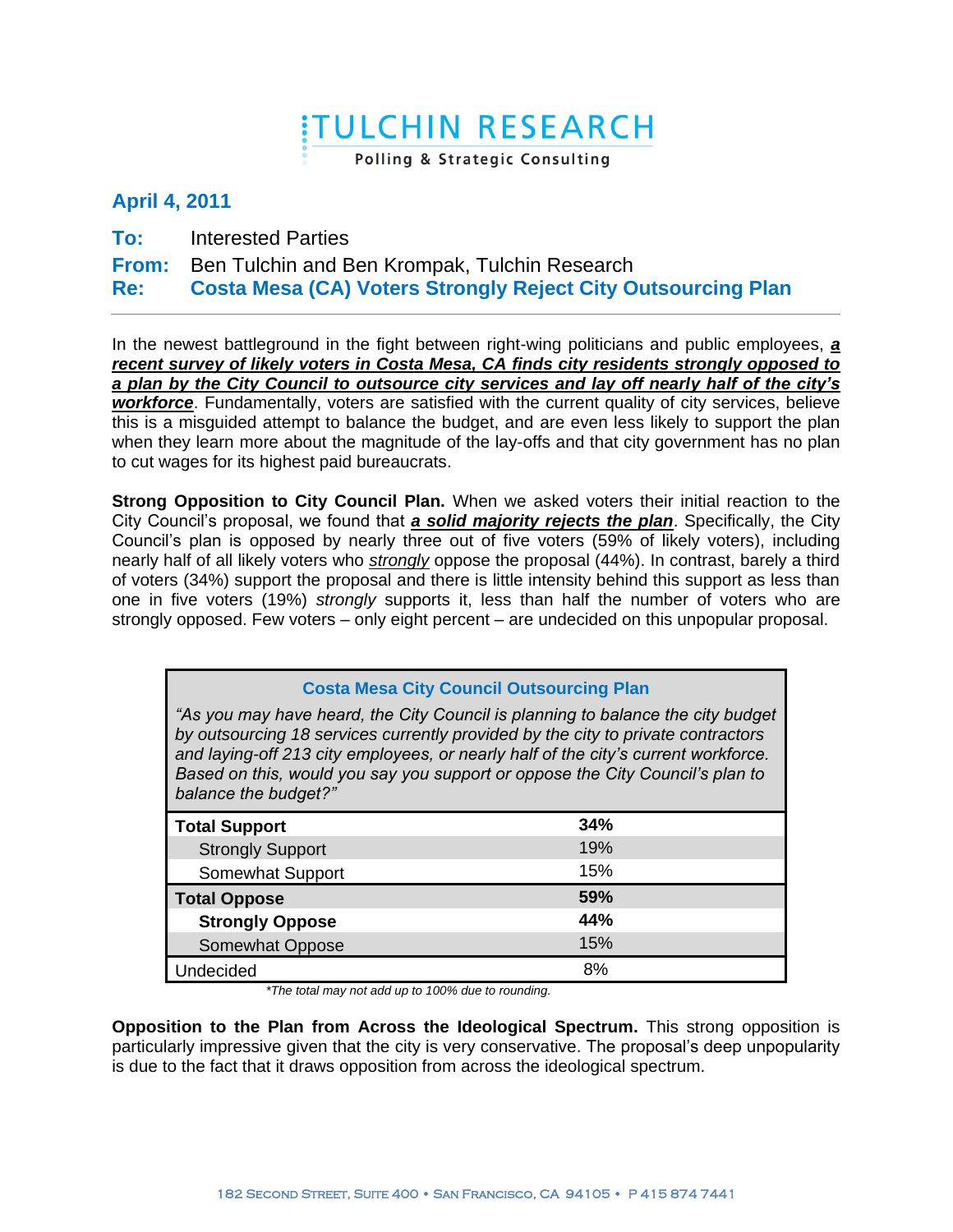## Notably:

- Conservative voters are, surprisingly, evenly divided on this issue, with 43% opposed and 46% in support – a statistical tie, as that difference falls within the survey's margin of error. Conservatives are the most unsure of any ideological group as 11% are currently undecided, twice as many as liberals and moderates;
- Moderates oppose the plan by a greater than 2-to-1 margin, as 66% are opposed and only 29% are in support;
- Liberals lead the way in opposing the plan with 79% rejecting the plan and only 14% supporting it.

| <b>Costa Mesa City Council - Outsourcing Plan by Ideology</b><br>"As you may have heard, the City Council is planning to balance the city budget<br>by outsourcing 18 services currently provided by the city to private contractors<br>and laying-off 213 city employees, or nearly half of the city's current workforce.<br>Based on this, would you say you support or oppose the City Council's plan to<br>balance the budget?" |                   |                      |                  |                 |  |  |
|-------------------------------------------------------------------------------------------------------------------------------------------------------------------------------------------------------------------------------------------------------------------------------------------------------------------------------------------------------------------------------------------------------------------------------------|-------------------|----------------------|------------------|-----------------|--|--|
|                                                                                                                                                                                                                                                                                                                                                                                                                                     | <b>All Voters</b> | <b>Conservatives</b> | <b>Moderates</b> | <b>Liberals</b> |  |  |
| Support                                                                                                                                                                                                                                                                                                                                                                                                                             | 34%               | 46%                  | 29%              | 14%             |  |  |
| <b>Oppose</b>                                                                                                                                                                                                                                                                                                                                                                                                                       | 59%               | 43%                  | 66%              | 79%             |  |  |
| Undecided                                                                                                                                                                                                                                                                                                                                                                                                                           | 8%                | 11%                  | 5%               | 7%              |  |  |

*<sup>\*</sup>The total may not add up to 100% due to rounding.*

**Voters Satisfied with Current Level of City Services.** One factor driving the broad opposition to the City Council's outsourcing plan is the fundamental fact that Cost Mesa residents are generally satisfied with the current quality of services provided by city government. More than eight in ten voters (81%) rate the quality of city services as "good" (59%) or excellent (22%), compared to just 17% who feel services are "only fair" (14%) or "poor" (3%).

| <b>Costa Mesa Voters Are Satisfied With Current Quality Of City Services</b>                                               |     |  |  |  |
|----------------------------------------------------------------------------------------------------------------------------|-----|--|--|--|
| "How would you rate the quality of city services that Costa Mesa provides:<br>excellent, pretty good, only fair, or poor?" |     |  |  |  |
| <b>Excellent</b>                                                                                                           | 22% |  |  |  |
| Good                                                                                                                       | 59% |  |  |  |
| Only Fair                                                                                                                  | 14% |  |  |  |
| Poor                                                                                                                       | 3%  |  |  |  |
| Don't Know/No Answer                                                                                                       | 1%  |  |  |  |